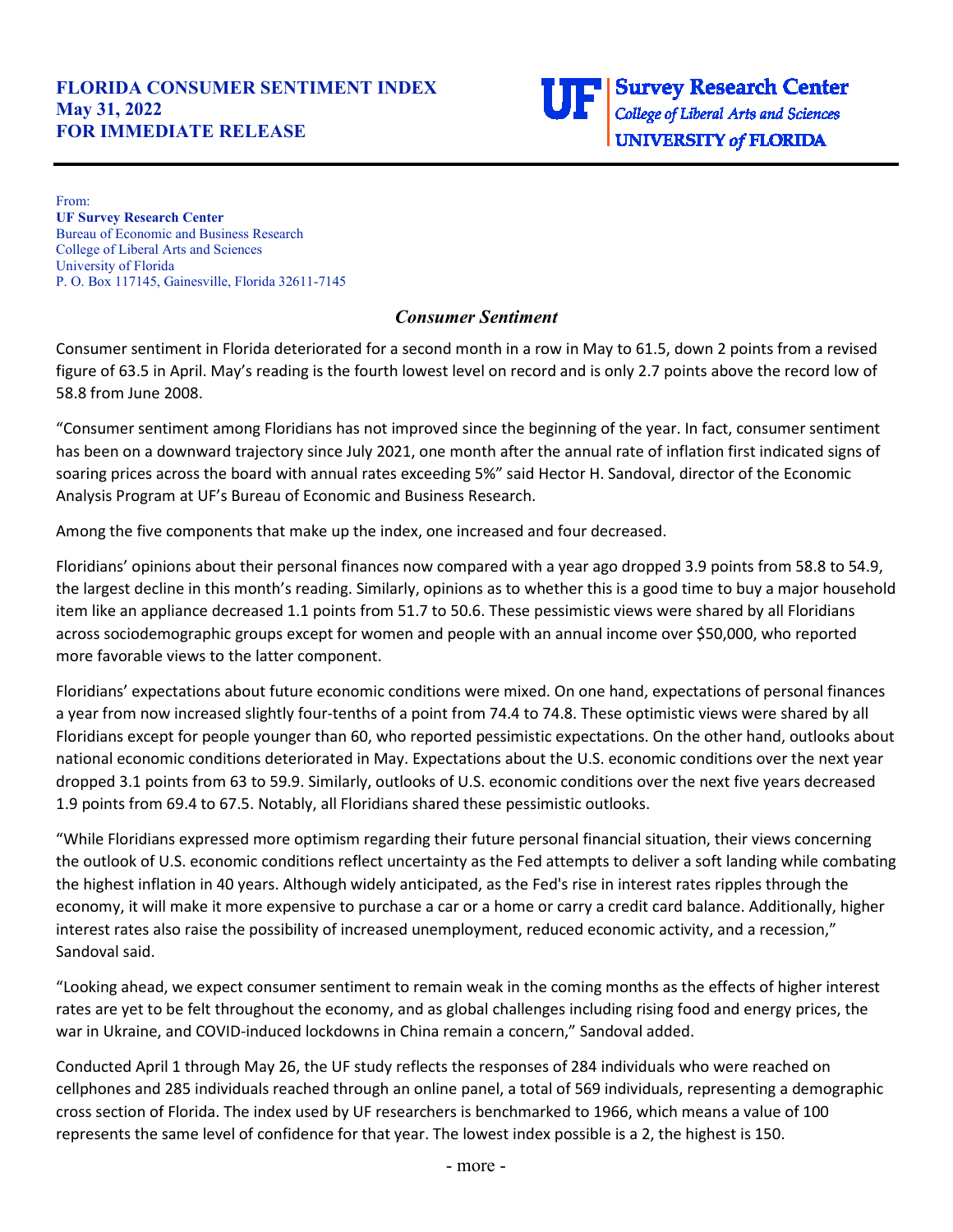Details of this month's survey can be found at<https://www.bebr.ufl.edu/florida-consumer-sentiment/>

Writer: Perry Leibovitz, perry86@ufl.edu Contact: Hector Sandoval, 352-392-2908, ext. 219, [hsandoval@ufl.edu](mailto:hsandoval@ufl.edu)

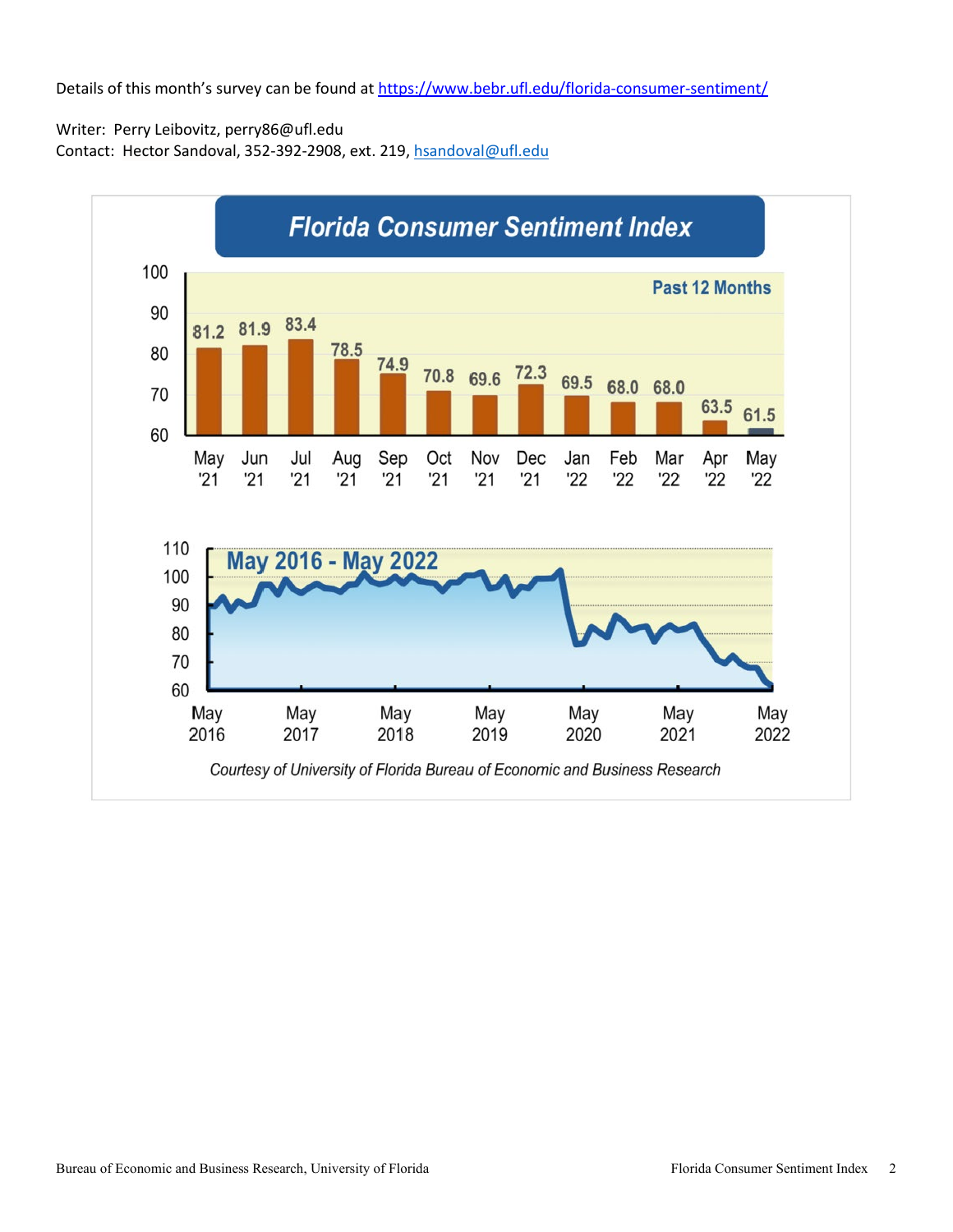## **FLORIDA ECONOMIC AND CONSUMER SURVEY† May 31, 2022 Bureau of Economic and Business Research University of Florida**

|                           |       | May-21 Jun-21        | <b>Jul-21</b> | Aug-21 |               | Sep-21 Oct-21                   | <b>Nov-21</b>                                               | <b>Dec-21</b> | <b>Jan-22</b> | Feb-22                      | <b>Mar-22</b> | Apr-22 | $May-22$ |
|---------------------------|-------|----------------------|---------------|--------|---------------|---------------------------------|-------------------------------------------------------------|---------------|---------------|-----------------------------|---------------|--------|----------|
|                           |       |                      |               |        |               | <b>Consumer Sentiment Index</b> |                                                             |               |               |                             |               |        |          |
| <b>FLORIDA</b>            | 81.2  | 81.9                 | 83.4          | 78.5   | 74.9          | 70.8                            | 69.6                                                        | 72.3          | 69.5          | 68.0                        | 68.0          | 63.5   | 61.5     |
| Men                       | 81.5  | 82.9                 | 86.0          | 81.1   | 72.8          | 67.9                            | 71.4                                                        | 74.2          | 69.5          | 68.5                        | 69.9          | 63.9   | 60.6     |
| Women                     | 80.9  | 81.0                 | 81.1          | 76.1   | 76.8          | 73.5                            | 67.8                                                        | 70.6          | 69.4          | 67.6                        | 66.3          | 63.0   | 62.4     |
| Under age 60              | 85.4  | 86.3                 | 88.5          | 84.4   | 79.7          | 74.6                            | 73.8                                                        | 78.5          | 74.6          | 71.8                        | 72.6          | 68.5   | 66.2     |
| Aged 60 and over          | 75.5  | 75.4                 | 74.6          | 68.0   | 66.7          | 65.3                            | 63.6                                                        | 62.5          | 61.4          | 62.4                        | 61.4          | 55.4   | 52.3     |
| Income under \$50,000     | 75.4  | 78.8                 | 79.6          | 74.6   | 73.6          | 72.5                            | 67.6                                                        | 68.9          | 68.2          | 67.5                        | 68.9          | 62.9   | 61.4     |
| Income \$50,000 and over  | 87.3  | 85.5                 | 87.0          | 81.9   | 76.1          | 70.3                            | 72.2                                                        | 76.7          | 71.8          | 68.8                        | 66.9          | 62.9   | 61.7     |
|                           |       |                      |               |        |               |                                 | Personal financial situation now compared to a year ago     |               |               |                             |               |        |          |
| <b>FLORIDA</b>            | 73.5  | 76.3                 | 75.8          | 71.6   | 71.4          | 69.8                            | 65.0                                                        | 64.6          | 65.1          | 63.5                        | 62.2          | 58.8   | 54.9     |
| Men                       | 75.6  | 78.9                 | 79.6          | 79.7   | 76.8          | 71.1                            | 68.9                                                        | 69.5          | 67.1          | 66.8                        | 68.1          | 62.1   | 57.6     |
| Women                     | 71.5  | 73.8                 | 72.5          | 64.0   | 66.2          | 68.5                            | 61.2                                                        | 60.0          | 63.3          | 60.4                        | 56.5          | 55.7   | 52.2     |
| Under age 60              | 79.4  | 83.0                 | 81.6          | 75.5   | 74.8          | 73.0                            | 70.3                                                        | 72.1          | 70.1          | 66.3                        | 64.8          | 63.2   | 59.8     |
| Aged 60 and over          | 63.7  | 64.4                 | 65.1          | 63.7   | 65.3          | 64.8                            | 56.6                                                        | 51.7          | 56.2          | 59.3                        | 59.4          | 51.9   | 44.7     |
| Income under \$50,000     | 58.4  | 62.7                 | 65.9          | 59.8   | 58.4          | 63.3                            | 55.6                                                        | 51.4          | 52.4          | 51.1                        | 52.5          | 51.9   | 51.4     |
| Income \$50,000 and over  | 85.2  | 87.1                 | 83.9          | 81.3   | 83.4          | 77.1                            | 72.8                                                        | 75.4          | 76.3          | 74.1                        | 69.4          | 62.9   | 58.5     |
|                           |       |                      |               |        |               |                                 | Personal financial situation expected one year from now     |               |               |                             |               |        |          |
| <b>FLORIDA</b>            | 90.3  | 90.9                 | 93.8          | 90.8   | 89.4          | 84.8                            | 83.9                                                        | 87.4          | 82.5          | 81.0                        | 80.6          | 74.4   | 74.8     |
| Men                       | 91.0  | 90.6                 | 97.6          | 93.1   | 84.4          | 79.4                            | 80.6                                                        | 85.4          | 81.3          | 77.6                        | 77.9          | 72.9   | 73.5     |
| Women                     | 89.6  | 91.3                 | 90.4          | 88.6   | 94.1          | 90.0                            | 87.0                                                        | 89.2          | 83.6          | 84.2                        | 83.2          | 75.7   | 76.0     |
| Under age 60              | 101.1 | 101.8                | 103.9         | 103.6  | 102.8         | 94.8                            | 93.4                                                        | 98.7          | 92.2          | 89.9                        | 90.6          | 83.7   | 83.0     |
| Aged 60 and over          | 74.6  | 73.9                 | 74.8          | 67.5   | 67.0          | 70.3                            | 71.0                                                        | 69.2          | 66.9          | 67.5                        | 65.1          | 59.8   | 60.1     |
| Income under \$50,000     | 88.1  | 89.4                 | 86.9          | 86.7   | 93.7          | 91.5                            | 84.5                                                        | 85.4          | 83.6          | 83.7                        | 84.1          | 76.0   | 76.2     |
| Income \$50,000 and over  | 94.5  | 93.7                 | 100.9         | 96.0   | 87.0          | 81.4                            | 84.7                                                        | 90.5          | 84.1          | 80.4                        | 77.3          | 72.4   | 74.2     |
|                           |       |                      |               |        |               |                                 | Expected national economic conditions over the next year    |               |               |                             |               |        |          |
| <b>FLORIDA</b>            | 82.5  | 82.6                 | 85.2          | 78.6   | 72.6          | 66.5                            | 68.1                                                        | 73.5          | 68.8          | 68.3                        | 68.7          | 63.0   | 59.9     |
| Men                       | 81.7  | 83.0                 | 88.6          | 79.4   | 70.0          | 64.3                            | 70.5                                                        | 76.0          | 68.8          | 68.4                        | 69.5          | 61.0   | 54.9     |
| Women                     | 83.2  | 82.2                 | 82.2          | 77.8   | 75.1          | 68.7                            | 65.7                                                        | 71.2          | 68.9          | 68.3                        | 67.9          | 64.9   | 64.7     |
| Under age 60              | 87.3  | 85.9                 | 87.8          | 83.4   | 76.5          | 69.5                            | 71.8                                                        | 78.6          | 73.1          | 72.7                        | 73.9          | 68.0   | 65.0     |
| Aged 60 and over          | 76.4  | 78.1                 | 81.0          | 71.2   | 66.9          | 62.5                            | 62.3                                                        | 65.4          | 61.6          | 61.1                        | 60.6          | 54.9   | 50.5     |
| Income under \$50,000     | 81.3  | 84.2                 | 82.1          | 77.1   | 74.3          | 68.4                            | 67.5                                                        | 71.0          | 69.4          | 71.3                        | 71.0          | 65.3   | 64.5     |
| Income \$50,000 and over  | 85.6  | 82.4                 | 87.8          | 79.2   | 70.9          | 66.6                            | 70.6                                                        | 78.1          | 70.5          | 66.9                        | 66.2          | 58.7   | 55.4     |
|                           |       |                      |               |        |               |                                 | Expected national economic conditions over the next 5 years |               |               |                             |               |        |          |
| <b>FLORIDA</b>            | 83.1  | 84.1                 | 87.4          | 78.5   | 72.0          | 70.4                            | 72.5                                                        | 75.0          | 73.5          | 73.6                        | 73.2          | 69.4   | 67.5     |
| Men                       | 81.5  | 81.8                 | 88.6          | 78.6   | 67.1          | 65.3                            | 73.6                                                        | 75.4          | 73.2          | 77.2                        | 77.4          | 69.9   | 66.8     |
| Women                     | 84.5  | 86.2                 | 86.3          | 78.4   | 76.6          | 75.5                            | 71.5                                                        | 74.7          | 73.8          | 70.2                        | 69.1          | 68.9   | 68.2     |
| Under age 60              | 86.1  | 85.3                 | 90.0          | 81.5   | 74.5          | 70.9                            | 74.0                                                        | 80.6          | 77.4          | 75.5                        | 75.6          | 71.8   | 68.8     |
| Aged 60 and over          | 80.2  | 84.0                 | 83.9          | 73.1   | 67.2          | 69.5                            | 70.1                                                        | 66.7          | 67.4          | 70.2                        | 69.2          | 65.1   | 64.4     |
| Income under $\$50,\!000$ | 82.9  | 83.1                 | 85.6          | 79.3   | 15.5          | 71.5                            | 69.1                                                        | 73.8          | 75.4          | 75.4                        | 76.5          | 68.1   | 63.6     |
| Income \$50,000 and over  | 85.9  | 86.1                 | 89.5          | 77.1   | 67.9          | 69.6                            | 75.9                                                        | 77.3          | 73.0          | 71.8                        | 69.6          | 69.1   | 68.5     |
|                           |       |                      |               |        |               |                                 | Is this a good time to buy major household items?           |               |               |                             |               |        |          |
| <b>FLORIDA</b>            | 76.7  | 75.8                 | 74.8          | 72.9   | 69.1          | 62.3                            | 58.3                                                        | 61.2          | 57.3          | 53.6                        | 55.5          | 51.7   | 50.6     |
| Men                       | 77.8  | 80.1                 | 75.8          | 74.4   | 65.8          | 59.6                            | 63.4                                                        | 64.9          | 57.3          | 52.4                        | 56.4          | 53.8   | 50.2     |
| Women                     | 75.7  | 71.8                 | 74.0          | 71.5   | 72.2          | 65.0                            | 53.4                                                        | 57.7          | 57.4          | 54.8                        | 54.6          | 49.8   | 50.9     |
| Under age 60              | 73.0  | 75.7                 | 79.1          | 77.8   | 70.0          | 64.8                            | 59.3                                                        | 62.6          | 60.2          | 54.8                        | 57.9          | 56.0   | 54.5     |
| Aged 60 and over          | 82.7  | 76.5                 | 67.9          | 64.6   | 67.3          | 59.6                            | 57.9                                                        | 59.3          | 54.6          | 53.8                        | 52.8          | 45.3   | 42.1     |
| Income under \$50,000     | 66.4  | 74.6                 | 77.7          | 69.9   | 66.4          | 67.9                            | 61.2                                                        | 63.0          | 60.0          | 56.1                        | 60.4          | 53.2   | 51.2     |
| Income \$50,000 and over  | 85.5  | 78.3                 | 72.8          | 75.8   | 71.1          | 56.9                            | 57.2                                                        | 62.1          | 55.3          | 51.0                        | 51.9          | 51.5   | 51.6     |
| *Revised. †Preliminary.   |       | May-21 Jun-21 Jul-21 |               |        | Aug-21 Sep-21 | <b>Oct-21</b>                   | <b>Nov-21</b>                                               | <b>Dec-21</b> |               | Jan-22 Feb-22 Mar-22 Apr-22 |               |        | May-22   |